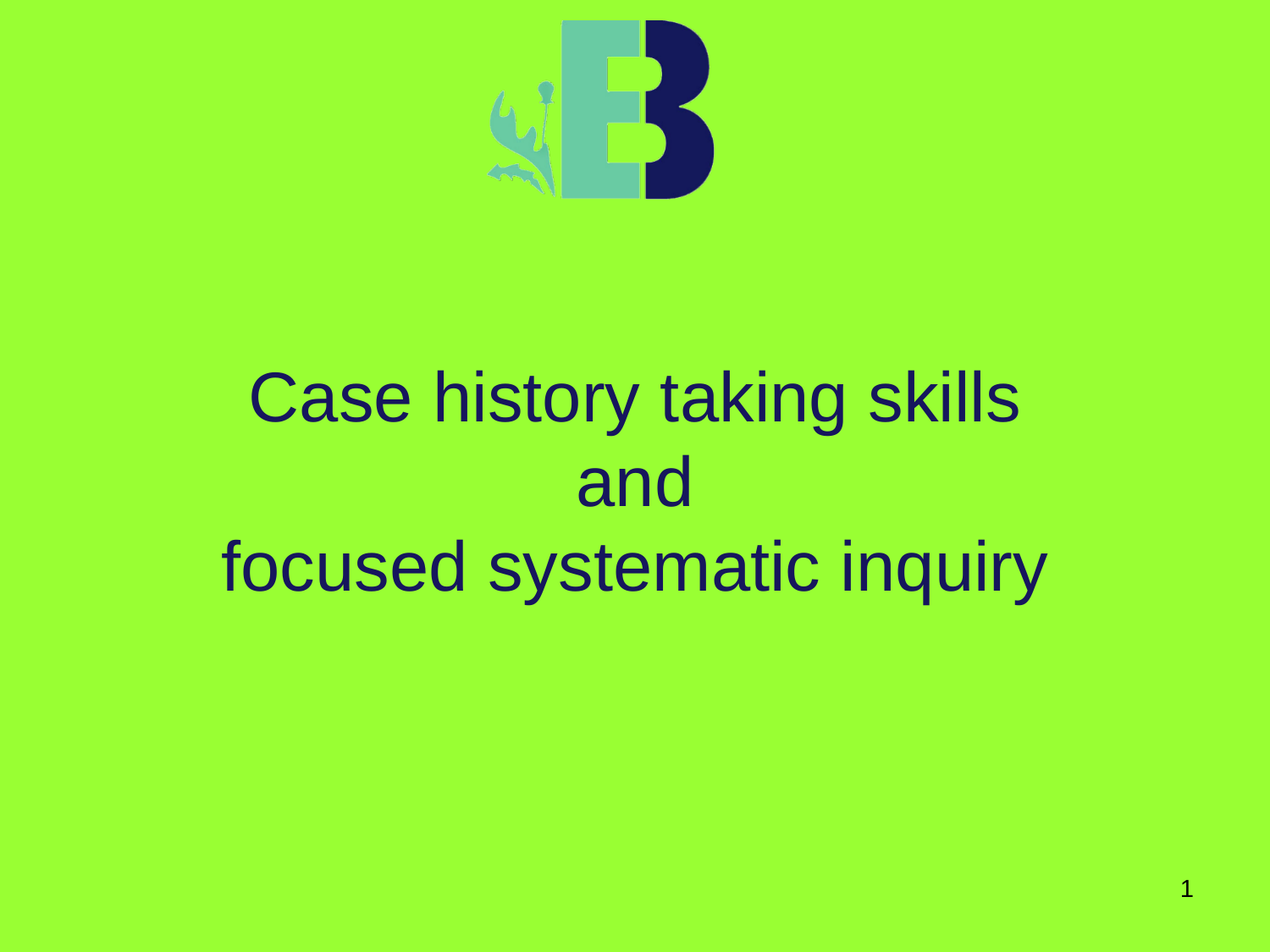## **Case History Skills**

### **What are interpersonal skills in medicine?**

These are found within the clinical setting include attributes such as:

 $\triangleright$  Encouraging the patient to talk freely, and

 $\triangleright$  Listening attentively whilst making written records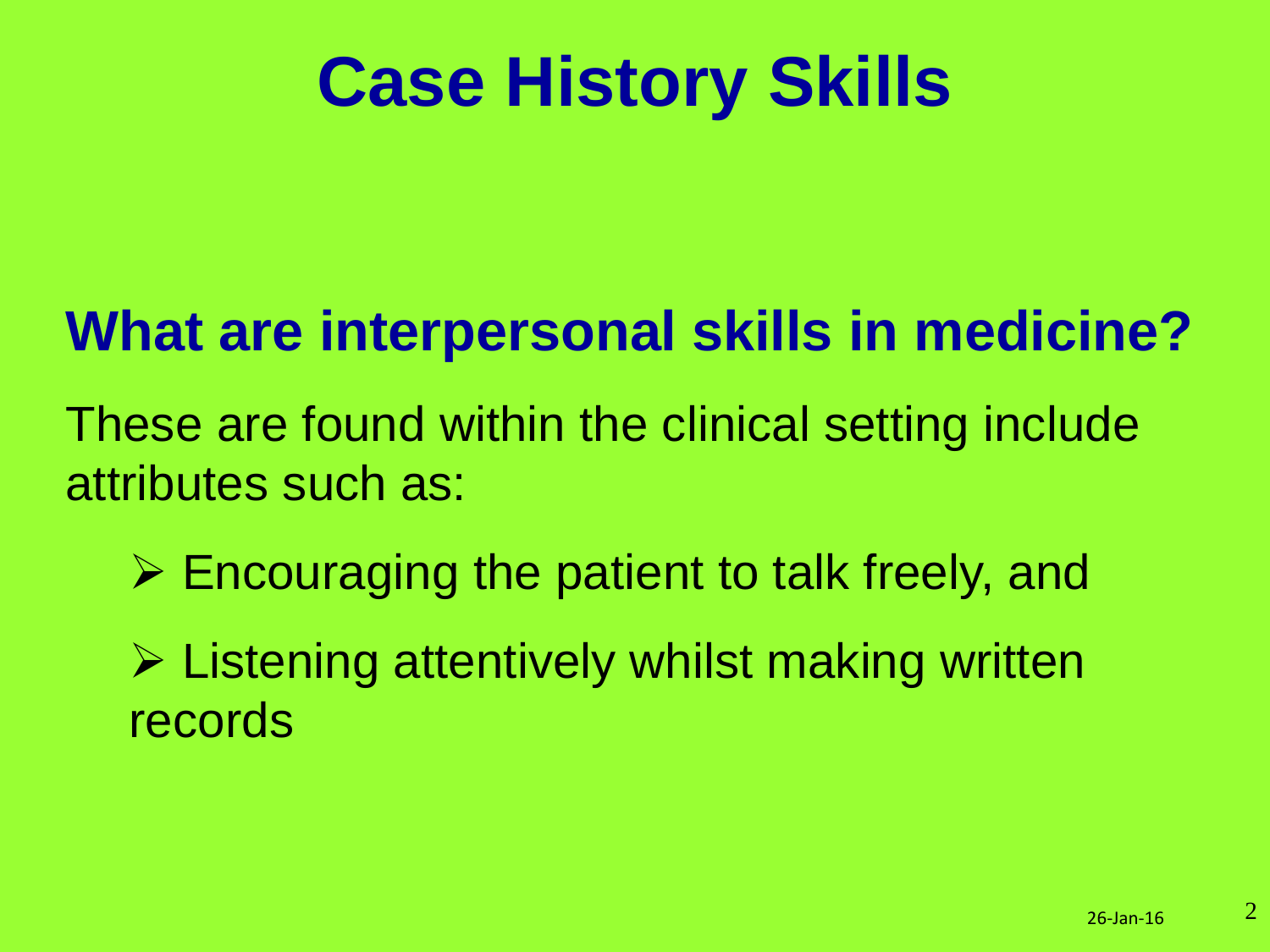## **Case History Skills**

### **What are analytical skills in medicine?**

For the clinician it implies:

 $\triangleright$  Listening attentively to what the patient says,

 $\triangleright$  Understanding what the patient is actually trying to convey across and what it actually means,

 $\triangleright$  And following up leads with more appropriate questions.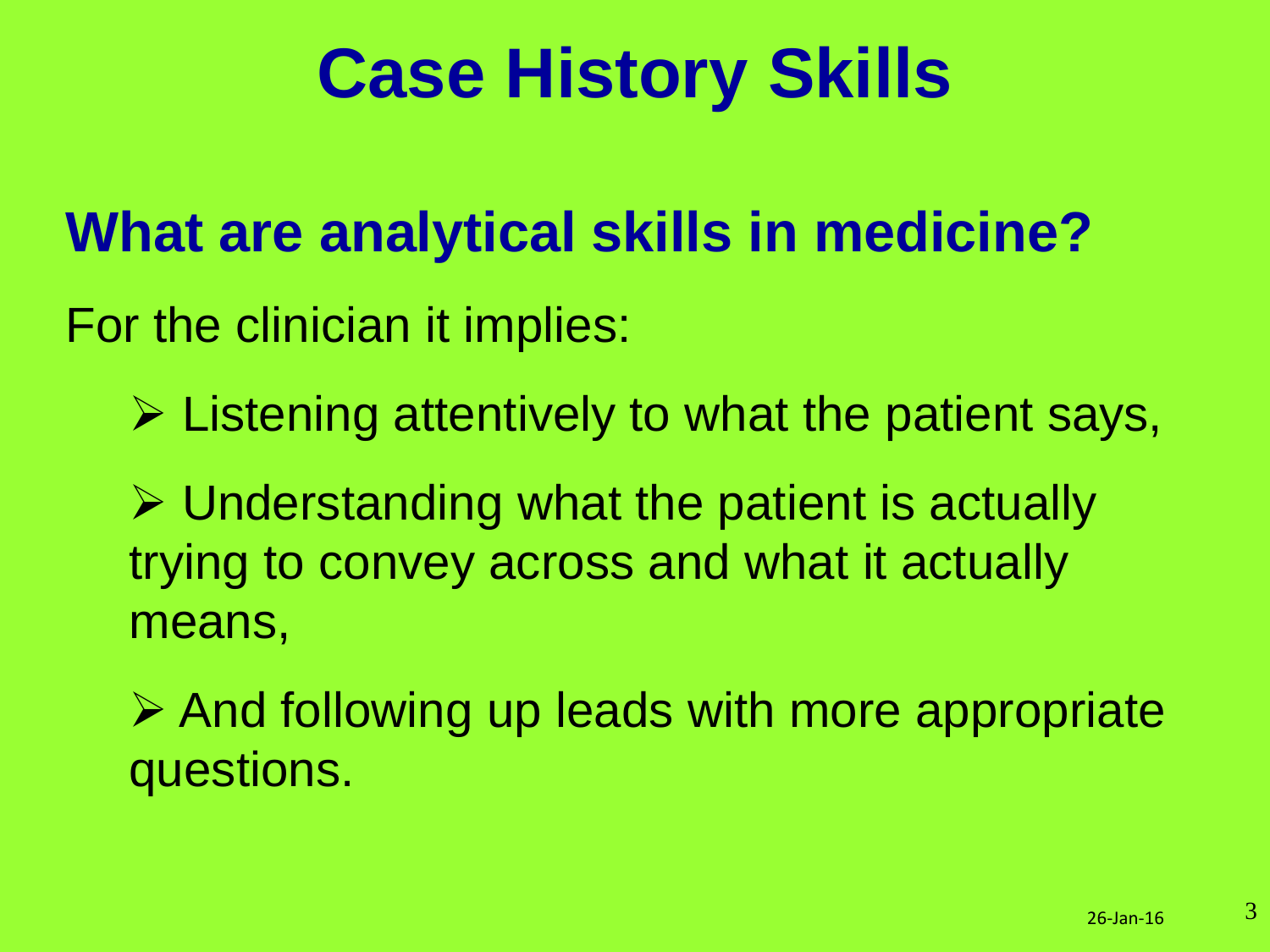

#### **▶ Maintain eye contact**

- $\triangleright$  Encourage the patient to speak freely
- **▶ Use suitable prompts**
- $\triangleright$  Allow the patient to speak un-interrupted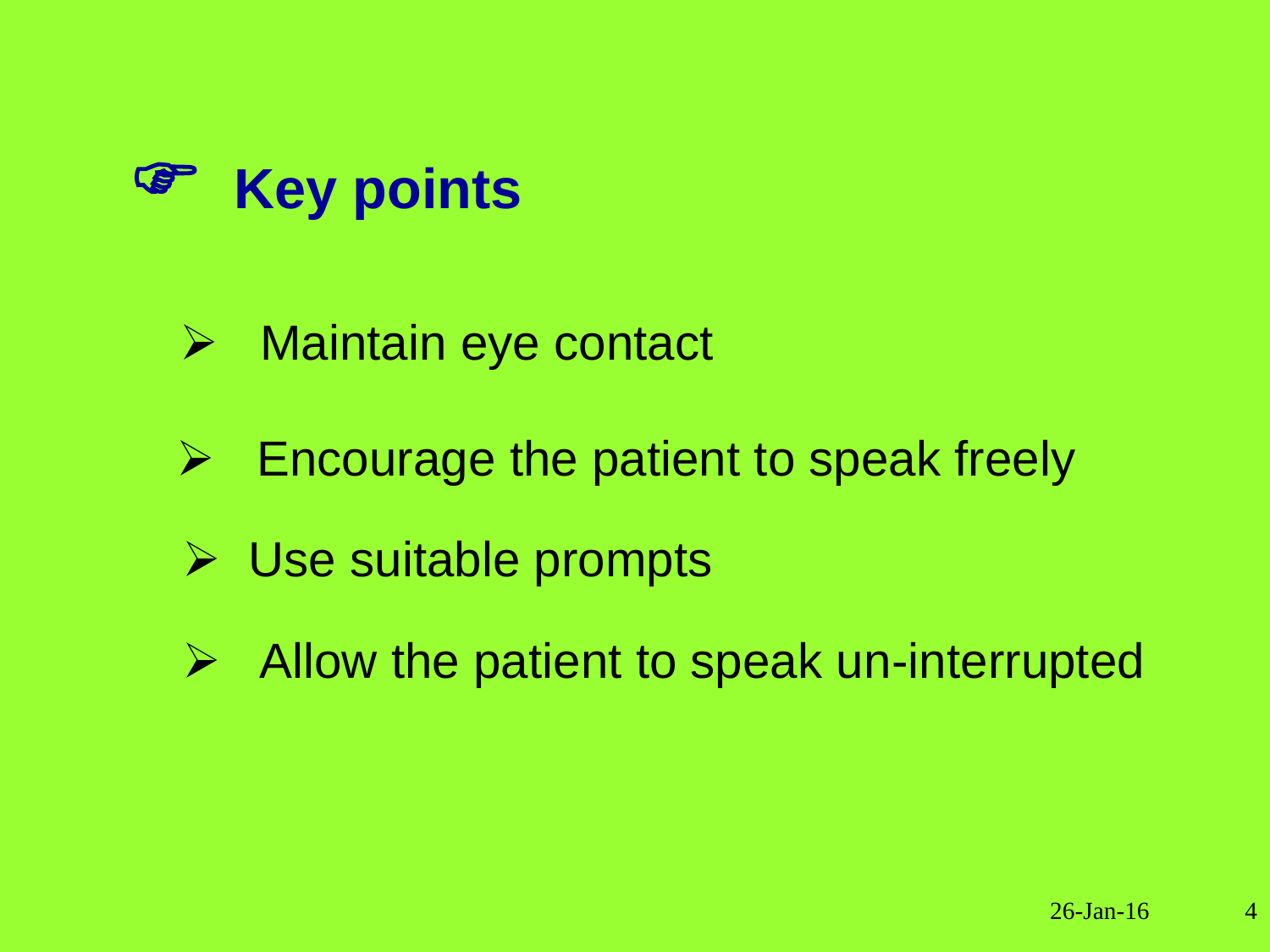#### **Preliminary steps**

- 1. Firstly introduce yourself *(who you are and what you do)*
- 2. Shake hands
- 3. Explain what you are going to do, and how you are going to do it
- 4. Ask permission or their agreement if necessary

5. And tell them what may happen at the end of the case history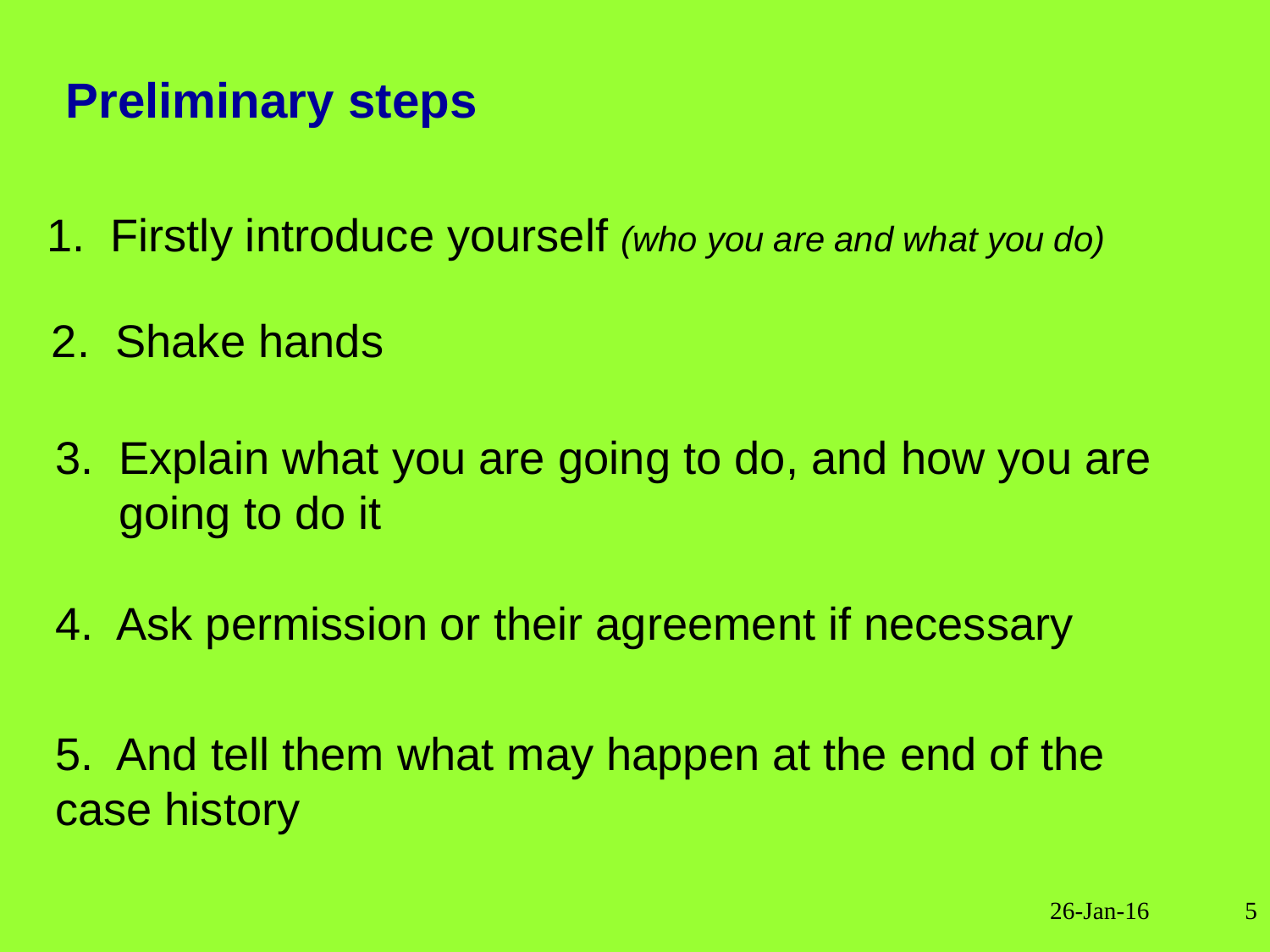#### **Describe case history structure**

- 1. Preliminary details
- 2. Presenting complaint
- 3. History of presenting complaint
- 4. Past medical history
- 5. Systems inquiry
- 6. Personal and social history
- 7. Family history
- 8. Drug history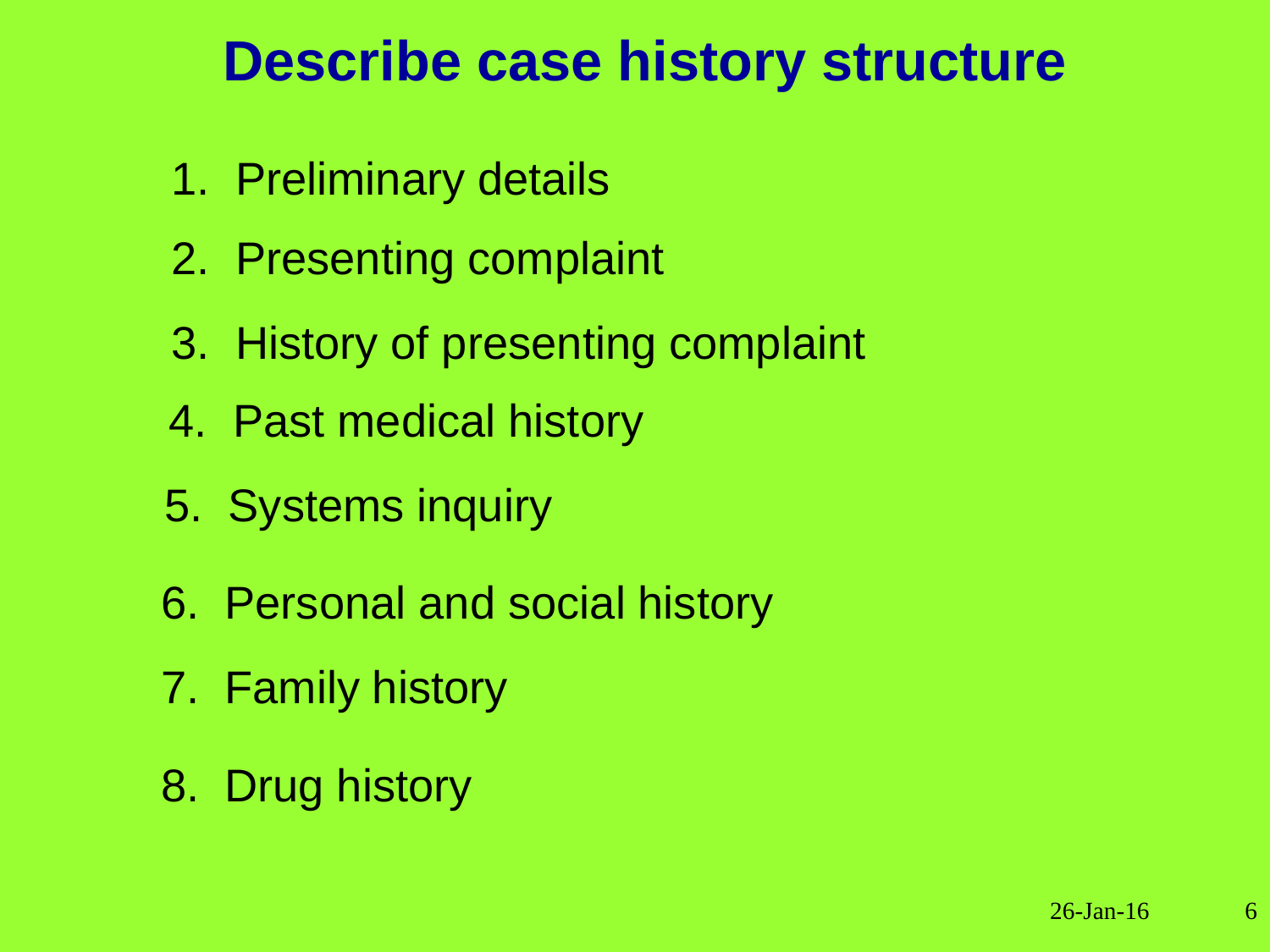### **Preliminary details**

- $\triangleright$  Current date
- $\triangleright$  Name
- > Address & telephone
- $\triangleright$  Age
- **► GP name & address**
- $\triangleright$  Occupation
- **▶ Weight & height**
- $\triangleright$  Marital status and any children
- $\triangleright$  Referral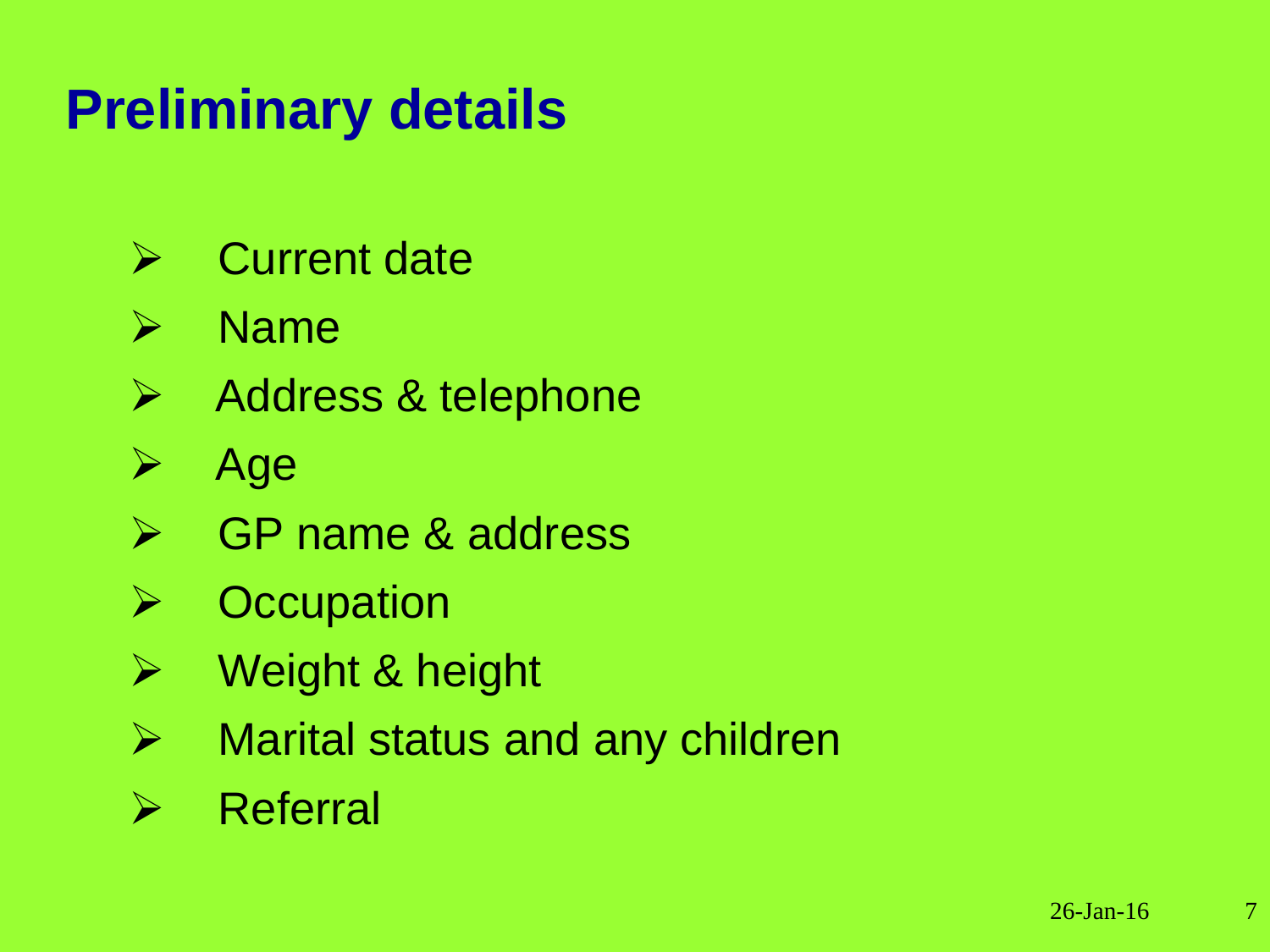When describing the nature or history of the presenting complaint what does the acronym **SOCRATES** stands for?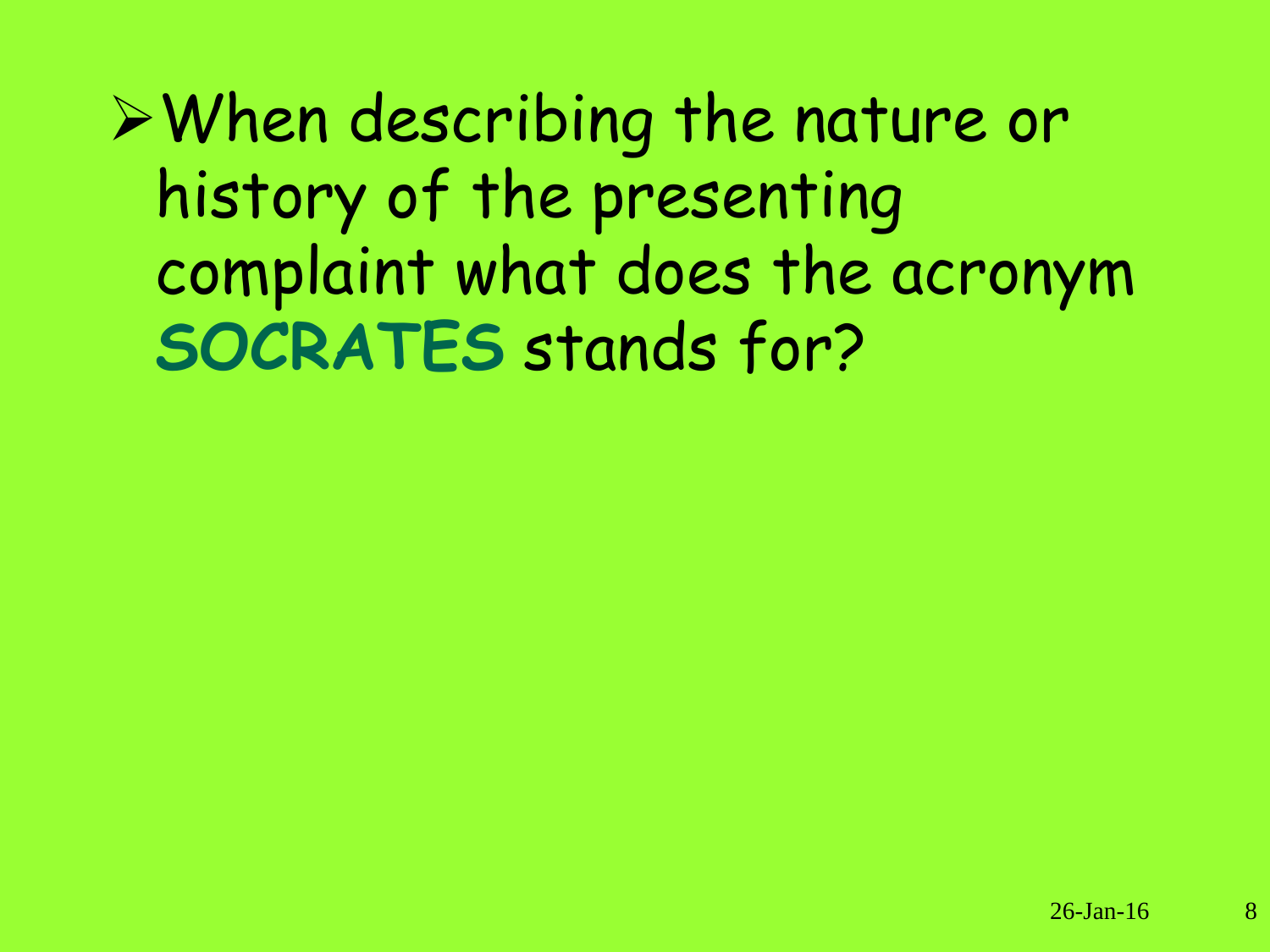### **Medical Case History**

### The nature of the presenting complaint

#### **SOCRATES**

- $S -$ Site
- $O$  Onset
- $C -$ Character
- $R -$ Radiation
- A Associated manifestations
- $T Time$
- $E Exacerbating$  and relieving factors
- $S -$  Severity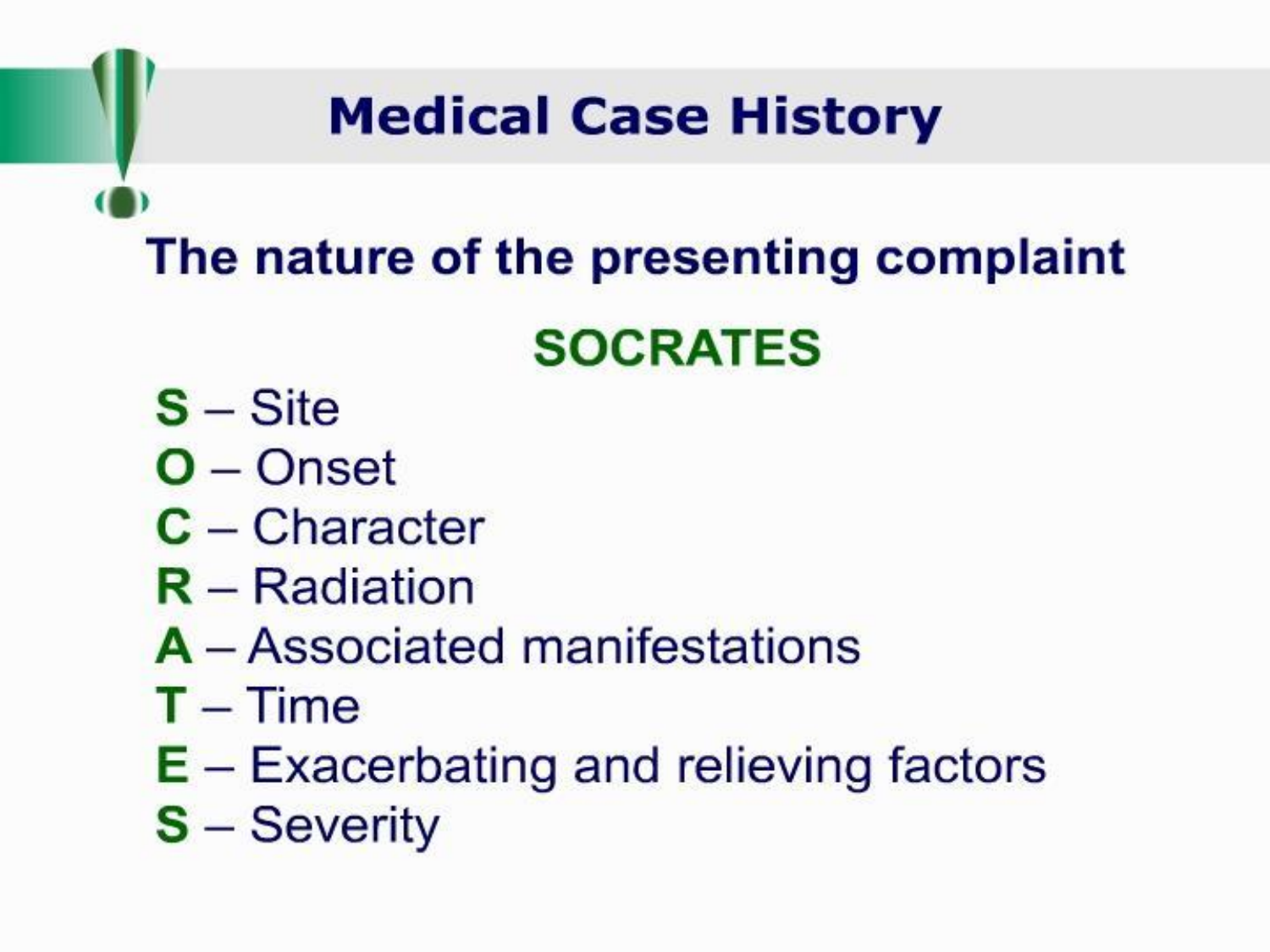#### **The nature history of the presenting complaint**

*(This information will be vital in your differential diagnosis)*

- $\triangleright$  The location of symptoms
- $\triangleright$  The timing: Onset, duration and frequency of symptoms
- $\triangleright$  The description or quality of symptoms
- $\triangleright$  Their perceived intensity or severity
- $\triangleright$  Any identifiable pattern
- Whether there are any aggravating & relieving factors

 Associated manifestations (such as co-existing signs and symptoms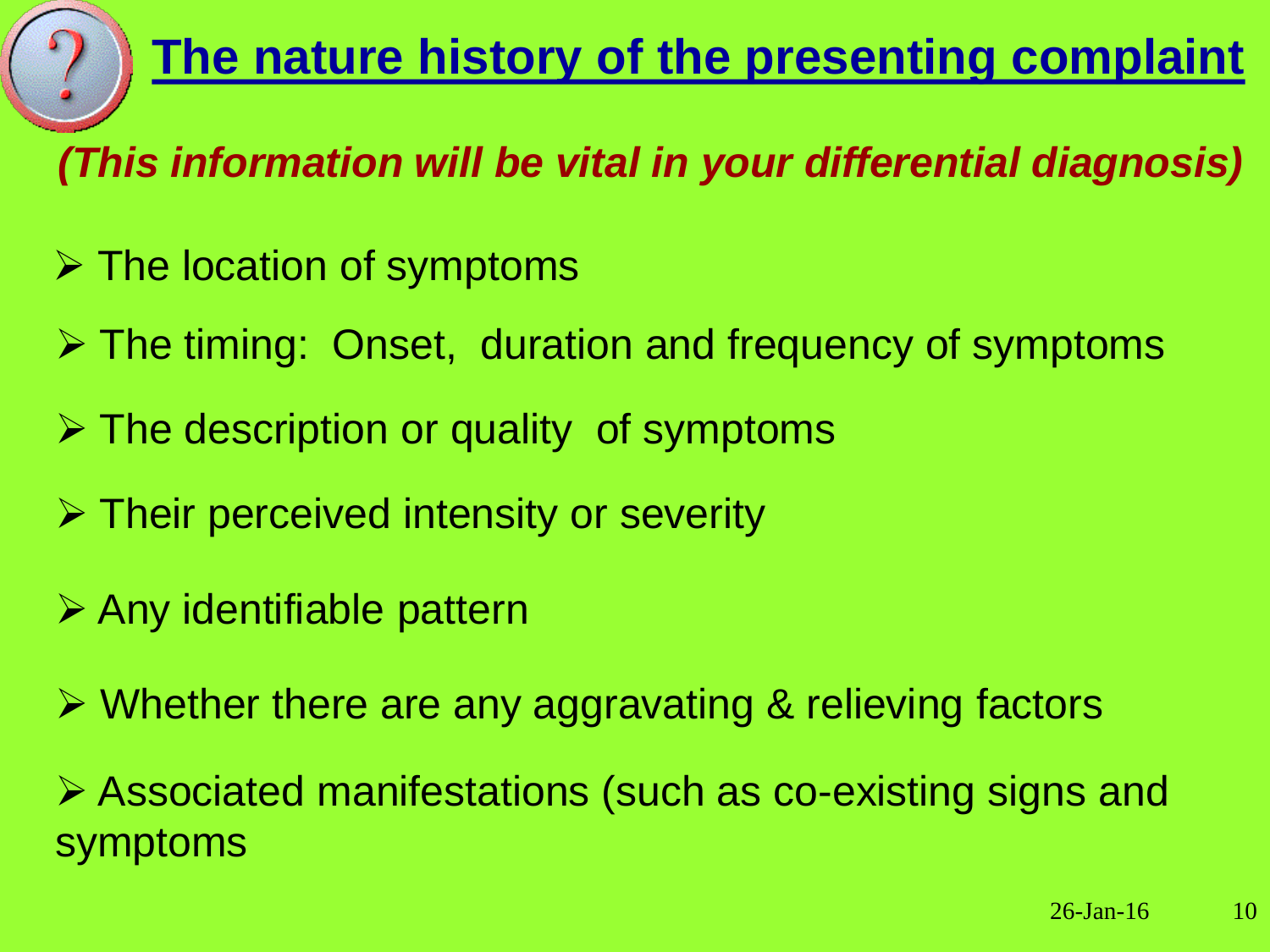

#### **Past medical History**

- $\triangleright$  Medical (eg. hepatitis infection)
- $\triangleright$  Surgical (eg. appendectomy operation)
- Obstetric & Gynaecological (eg. miscarriages and contraception)
- $\triangleright$  Psychological (eg. history of depression)
- Accidents (eg. trauma and transfusions),

#### **Or alternatively ask about…**

- $\triangleright$  Investigations
- $\triangleright$  Previous illnesses
- $\triangleright$  Operations
- **Accidents**
- **Hospitalisations**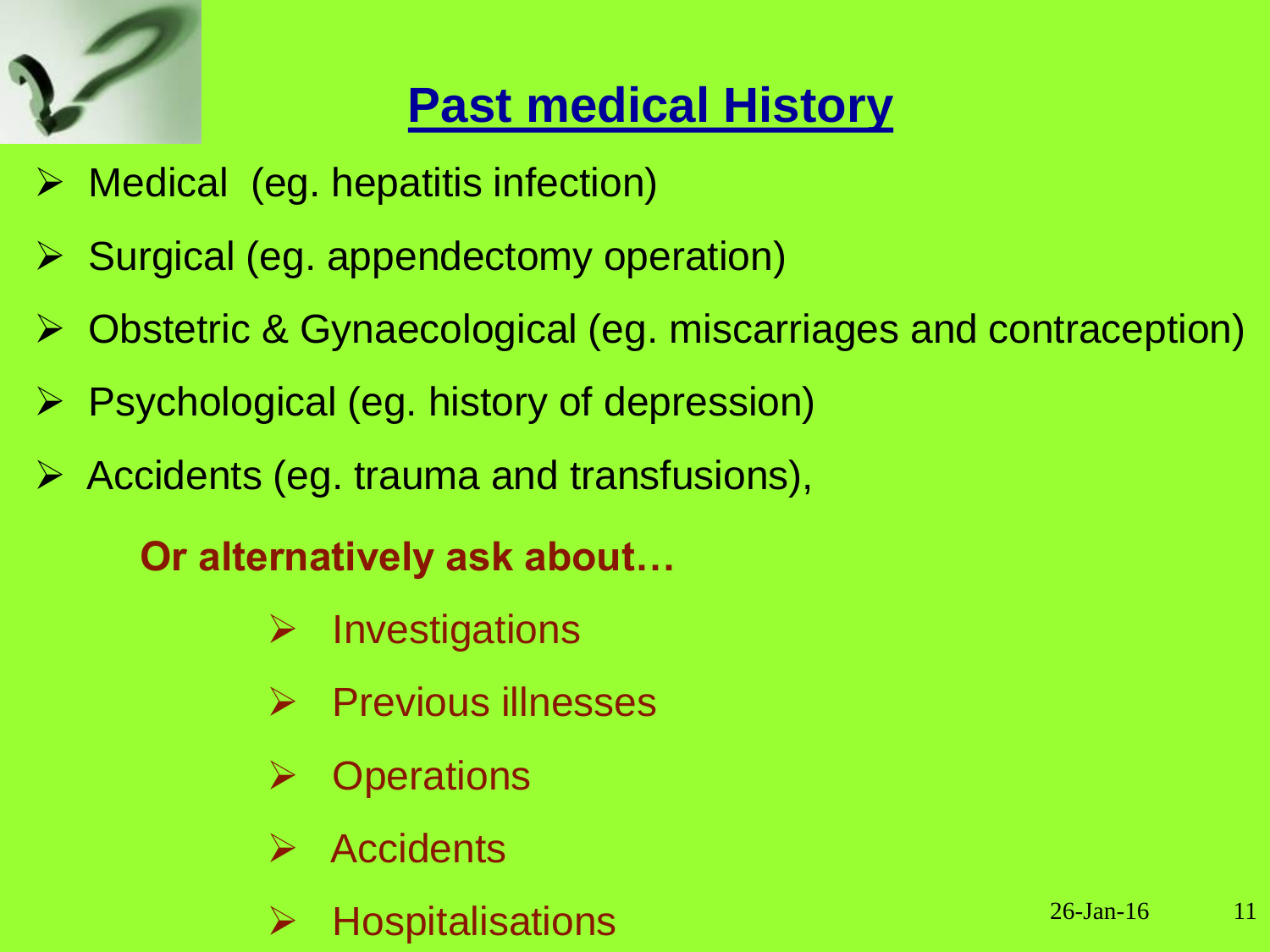### **Why inquire into past medical history?**

- To form a complete picture the patient's health status
- To enable you to examine the relationship of the presenting complaint with any previous illnesses
- To exclude the possibility of previous or co-existing conditions, which may affect your subsequent therapeutic programme, and
- Issues of safety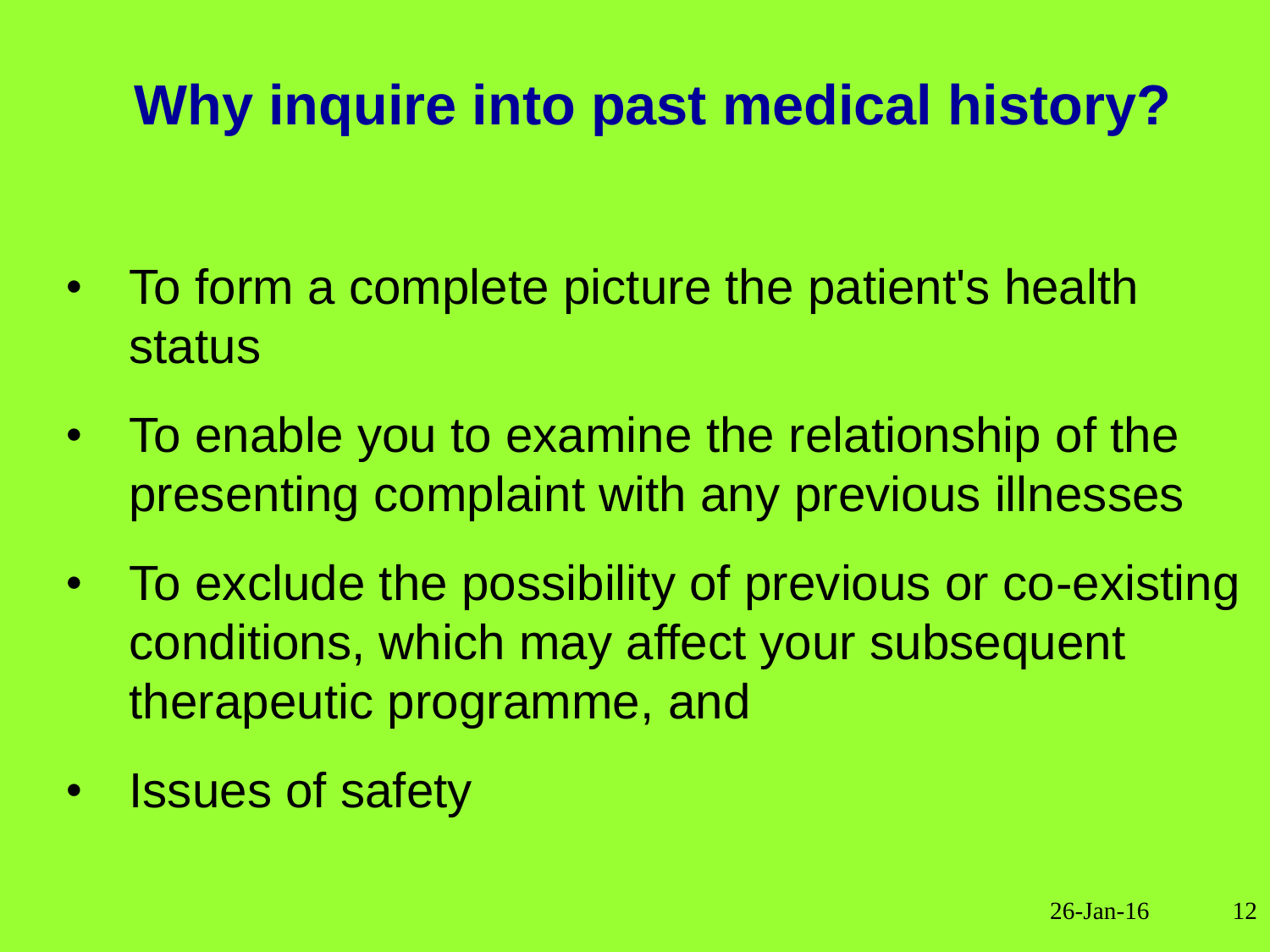# **Systems Inquiry Review**

- Cardiovascular system
- $\triangleright$  Respiratory system
- **▶ Gastrointestinal system**
- $\triangleright$  Nervous system
- Musculoskeletal system
- **► Genito-urinary system**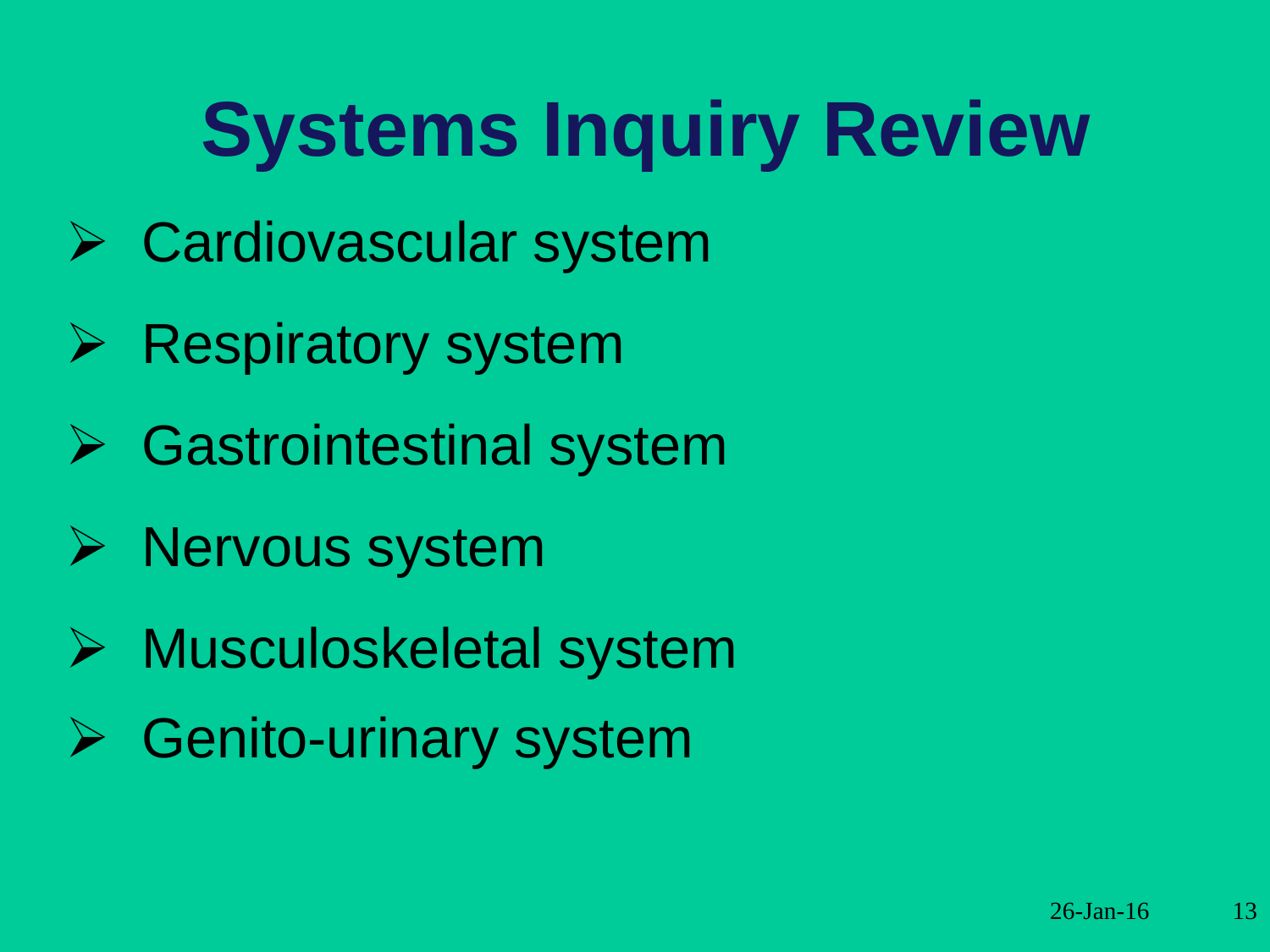## **Cardiovascular System**

- $\triangleright$  Does the patient suffer from any chest pain?
- Any shortness of breath (dyspnoea)?
- $\triangleright$  Has the patient noticed any changes or irregularities in their heartbeat (palpitations)?
- $\triangleright$  Has the patient noticed any ankle swelling or varicose veins?
- $\triangleright$  Has the patient had any black-outs or faints?
- $\triangleright$  Does the patient have cold or blue extremities possibly indicating peripheral cyanosis?
- $\triangleright$  Any previous history of heart attacks, high blood pressure, rheumatic fever?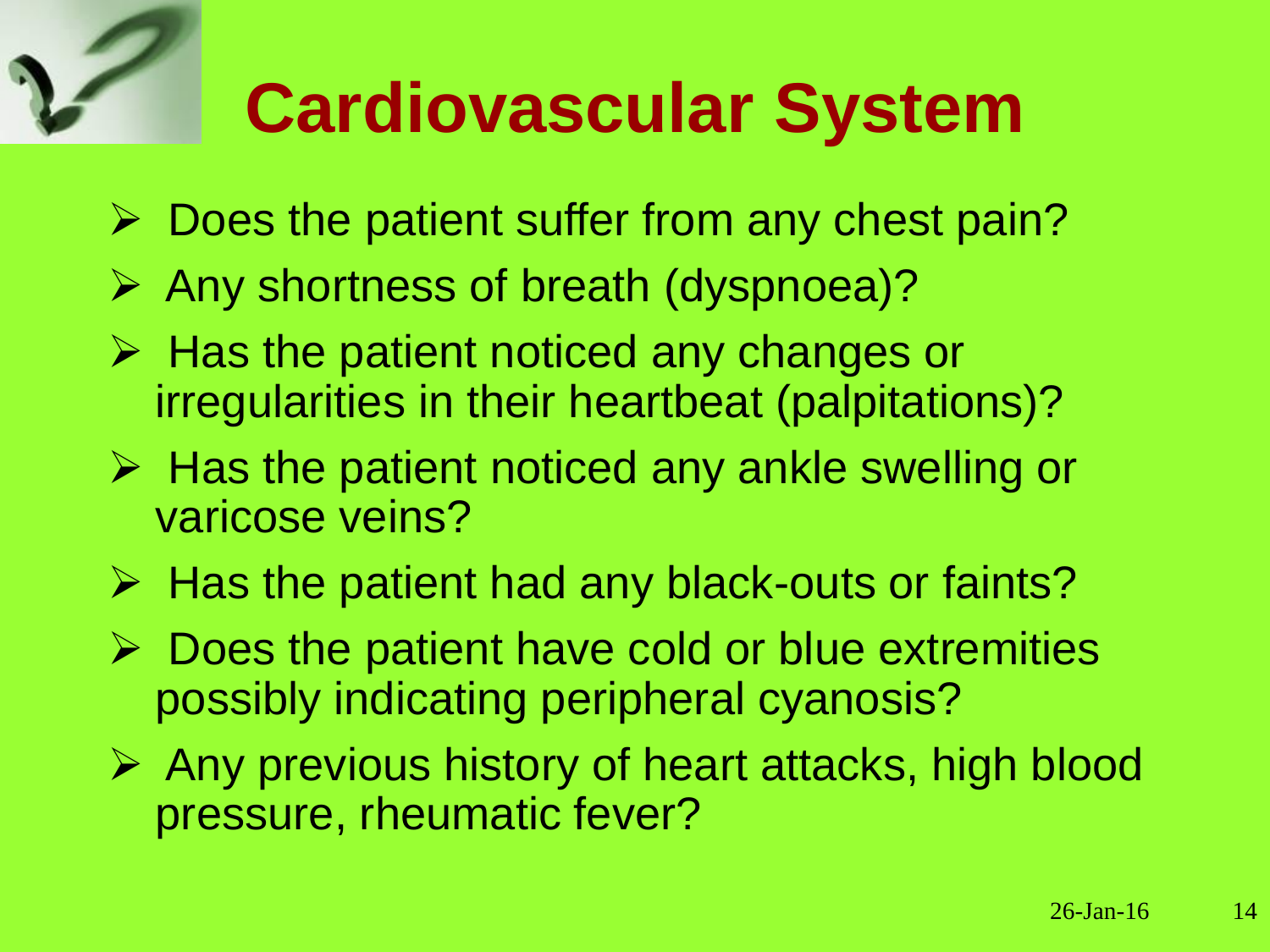

# **Respiratory System**

- **► Does the patient suffer from shortness of breath** (dyspnoea) at rest?
- $\triangleright$  Does the patient have a cough of any kind?
- $\triangleright$  Is the patient a smoker? If so how many and for how long?
- $\triangleright$  Does the patient cough up any blood (haemoptysis)?
- $\triangleright$  Has the patient noticed any wheezing?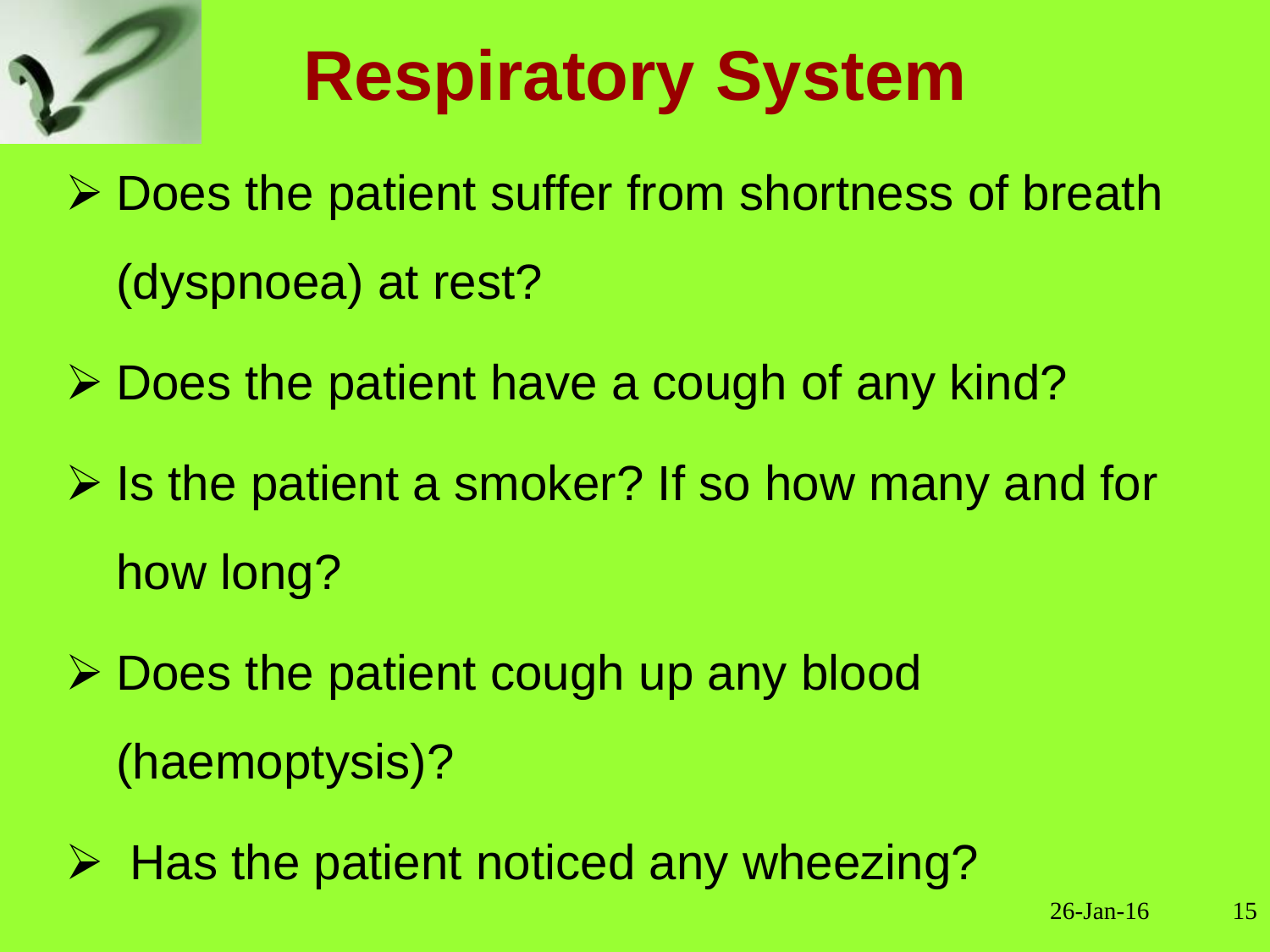## **Respiratory System**

- $\triangleright$  Does the patient suffer from asthma?
- **Any recent fevers?**
- $\triangleright$  Any previous history of pneumonia, bronchitis, emphysema or tuberculosis?
- $\triangleright$  Does the patient have night sweats?
- $\triangleright$  Has the patient had a recent chest X-ray?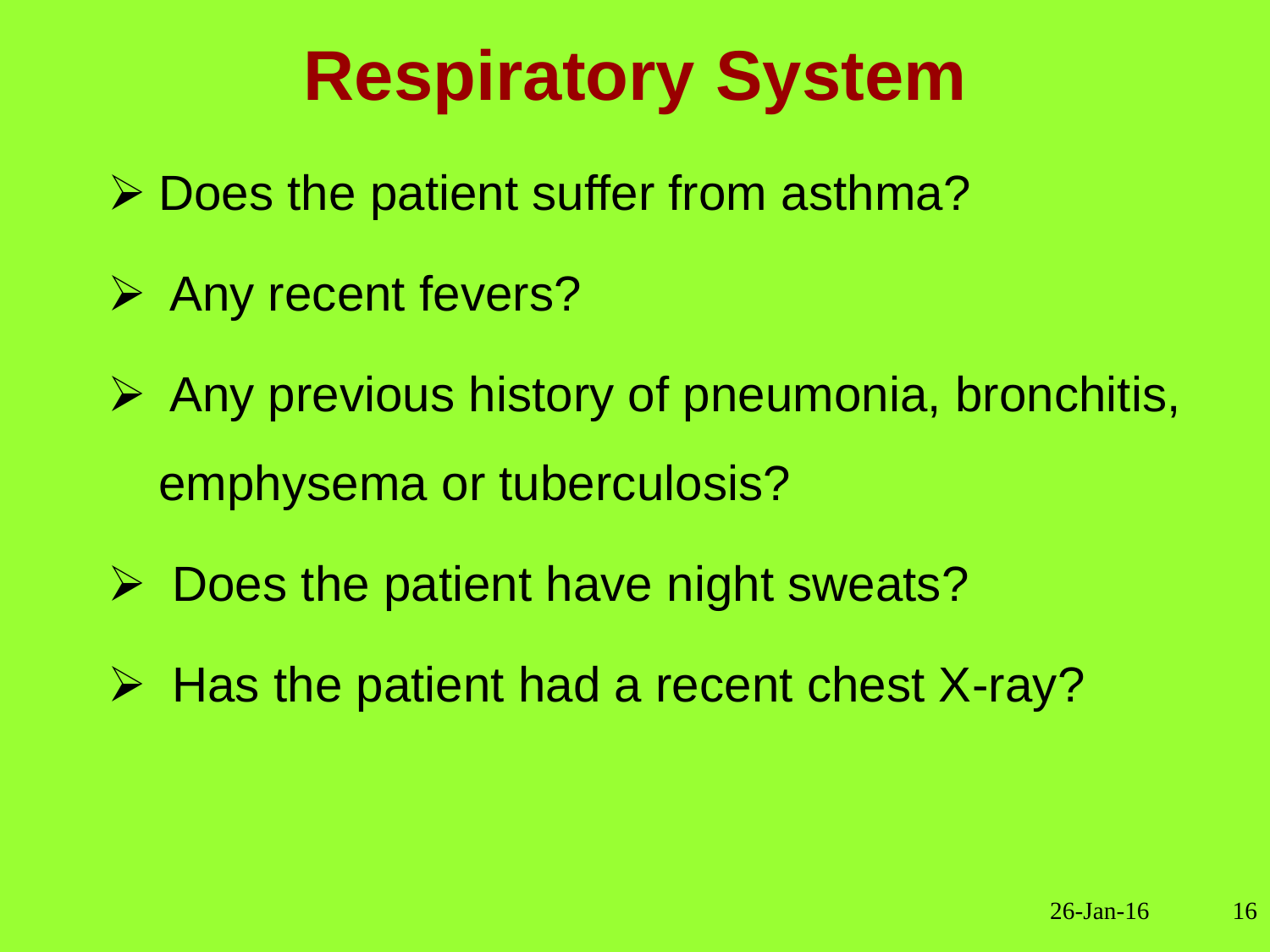### **Gastrointestinal System**

 $\triangleright$  Has the patient had any trouble swallowing (dysphagia)?

 $\triangleright$  Ask the patient if they have noticed any changes in the weight, and any possible reasons for this? (eg. appetite)

 $\triangleright$  Is the patient troubled by mouth ulcers or a sore tongue?

**≻ Any nausea or vomiting?**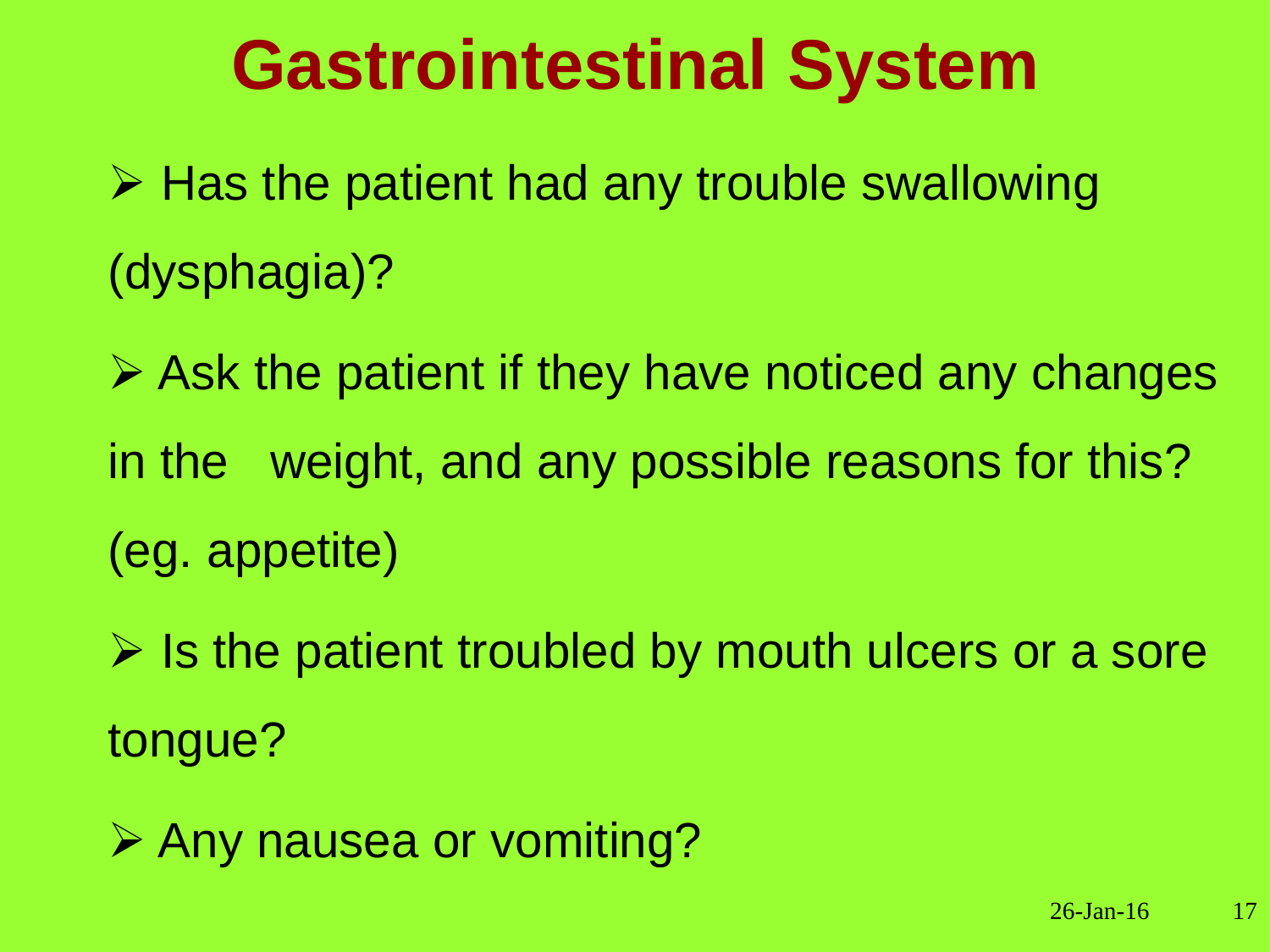### **Gastrointestinal System**

 $\triangleright$  Does the patient get abdominal pain?

 $\triangleright$  Has the patient had any bloating or noticeable swelling of their belly? Do they complain of flatulence leading to burping or flatus?

 $\triangleright$  Have the patients bowel habits changed recently?

 $\triangleright$  Has the patient ever noticed any yellowing of the skin or eyes indicating jaundice?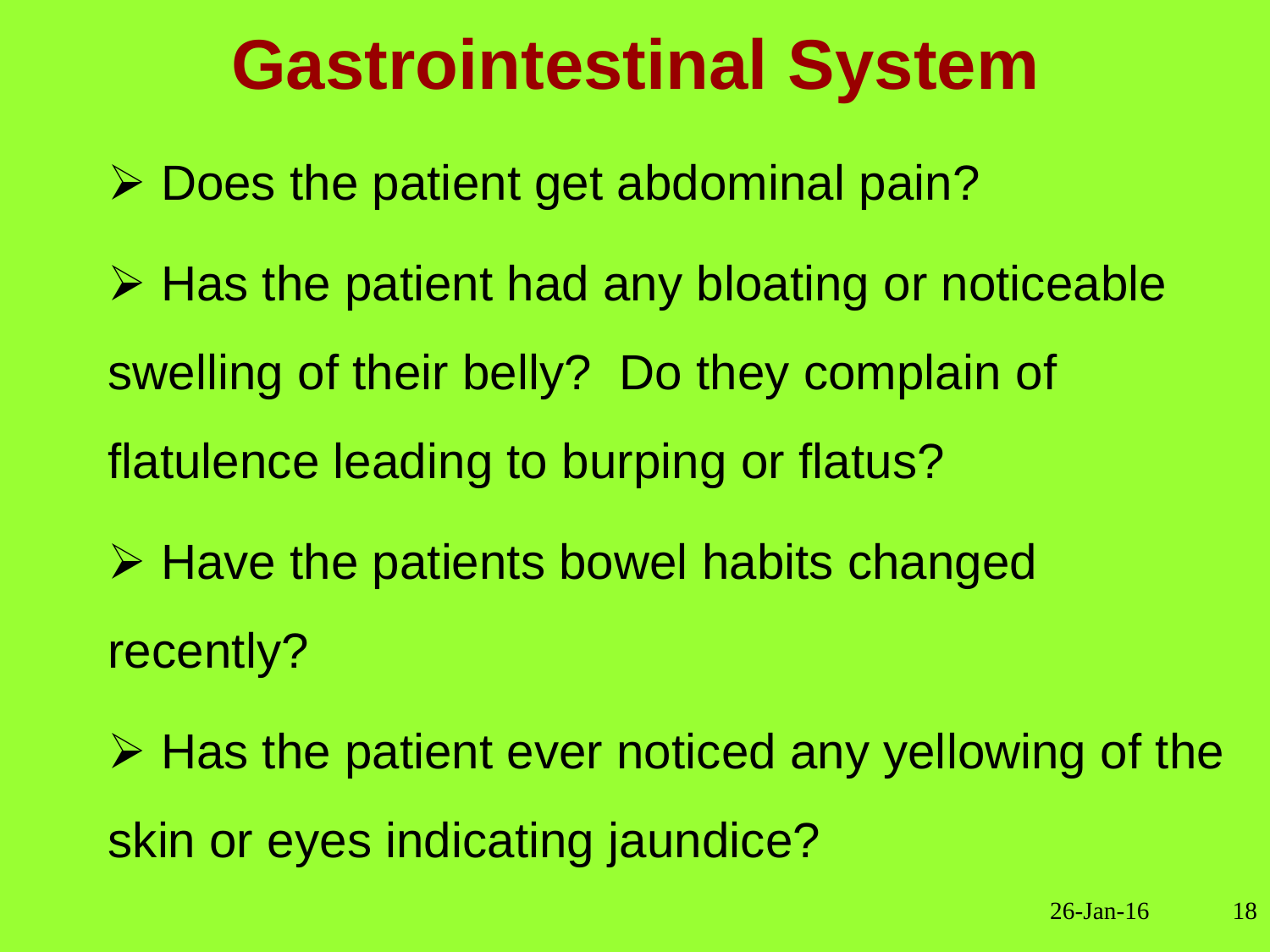## **Nervous System**

 $\triangleright$  Does the patient get any headaches?

- $\triangleright$  Has the patient had any fits, faints or blackouts?
- **► Does the patient ever feel dizzy or experience a** sense or rotation as if the room is spinning (vertigo)?
- Any weakness, numbness or pins and needles into the extremities?
- Any clumsiness into the extremities, poor coordination or trouble with walking and balance?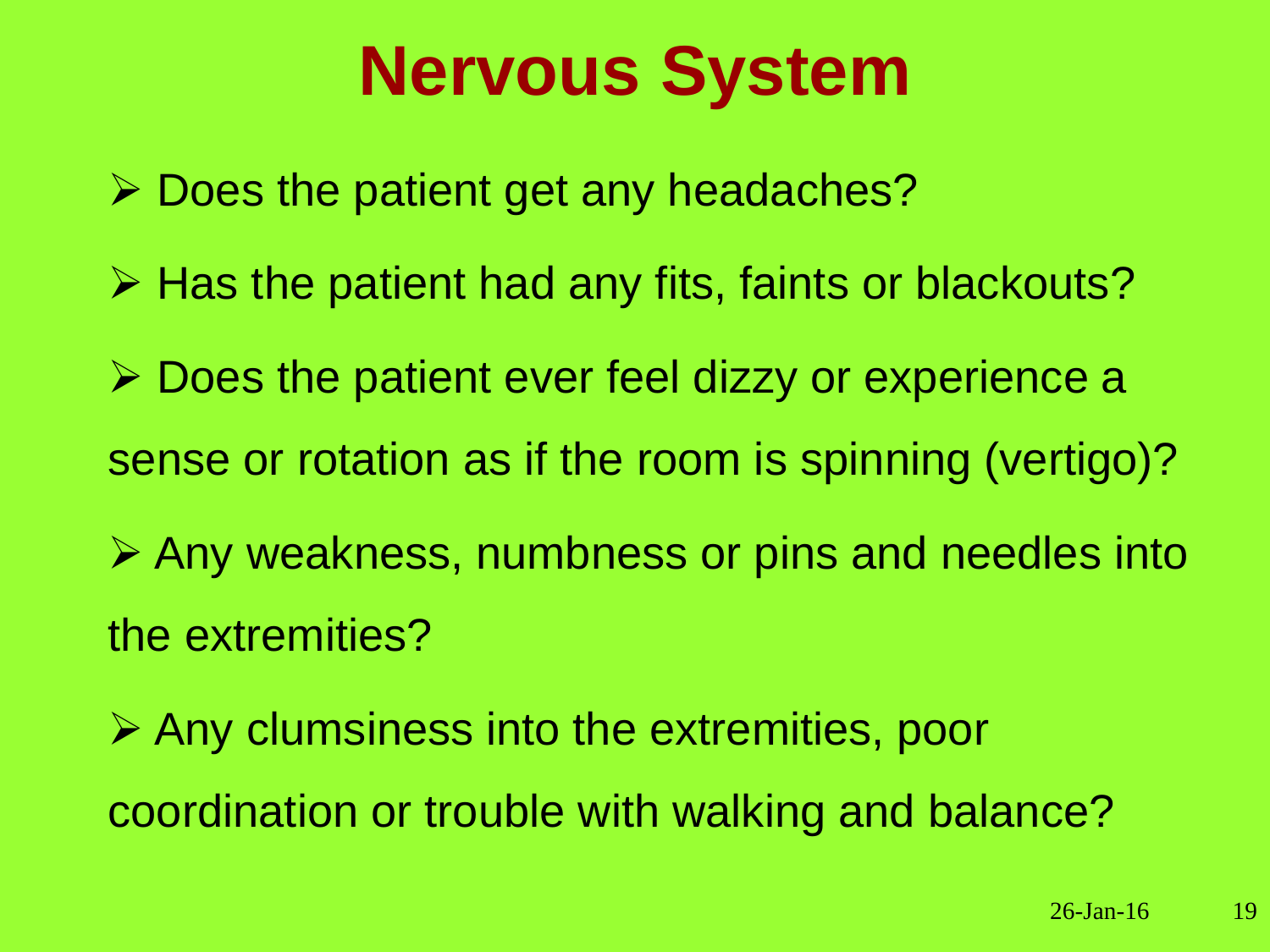## **Nervous System**

 $\triangleright$  Has the patient noticed any changes in their special senses (hearing, sight, smell, taste, touch)?

 $\triangleright$  Has the patient any history of strokes or major head injuries?

 $\triangleright$  Is there any evidence of memory problems or difficulties?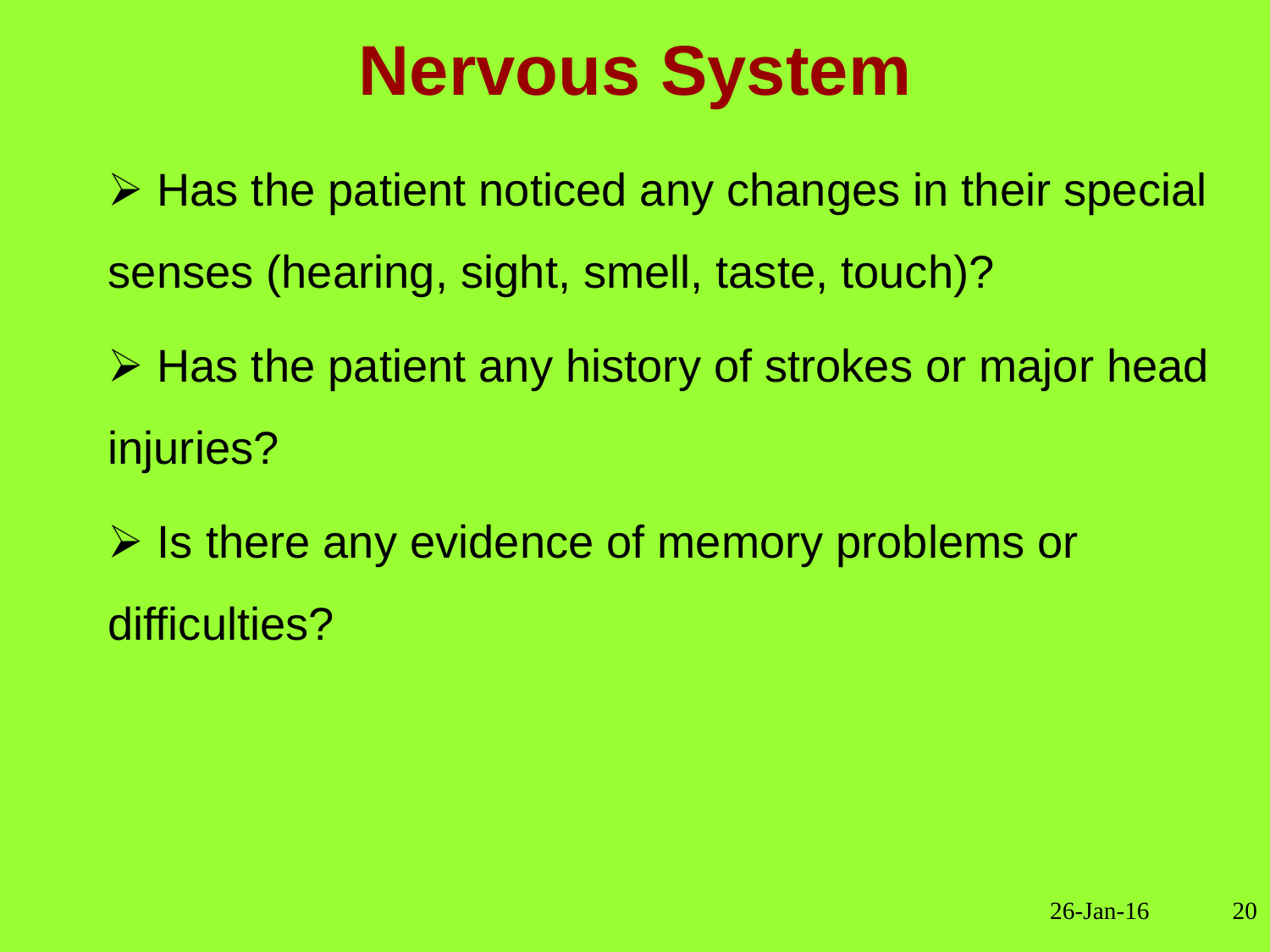# **Genito-urinary System**

- $\triangleright$  Has the patient noticed any changes in passing urine?
	- Any changes in frequency, urgency, volume, colour, smell?
	- Is there a burning pain on passing urine (dysuria)?
	- Any blood in the urine (haematuria)?
	- Is there any delay before they pass urine or dribbling at the end?
	- Does the patient have to get up at night to pass urine (nocturia)?
	- **Has the patient noticed any leaking of urine** (incontinence)?
- $\triangleright$  Does the patient have any pain into the back, loin or kidney region?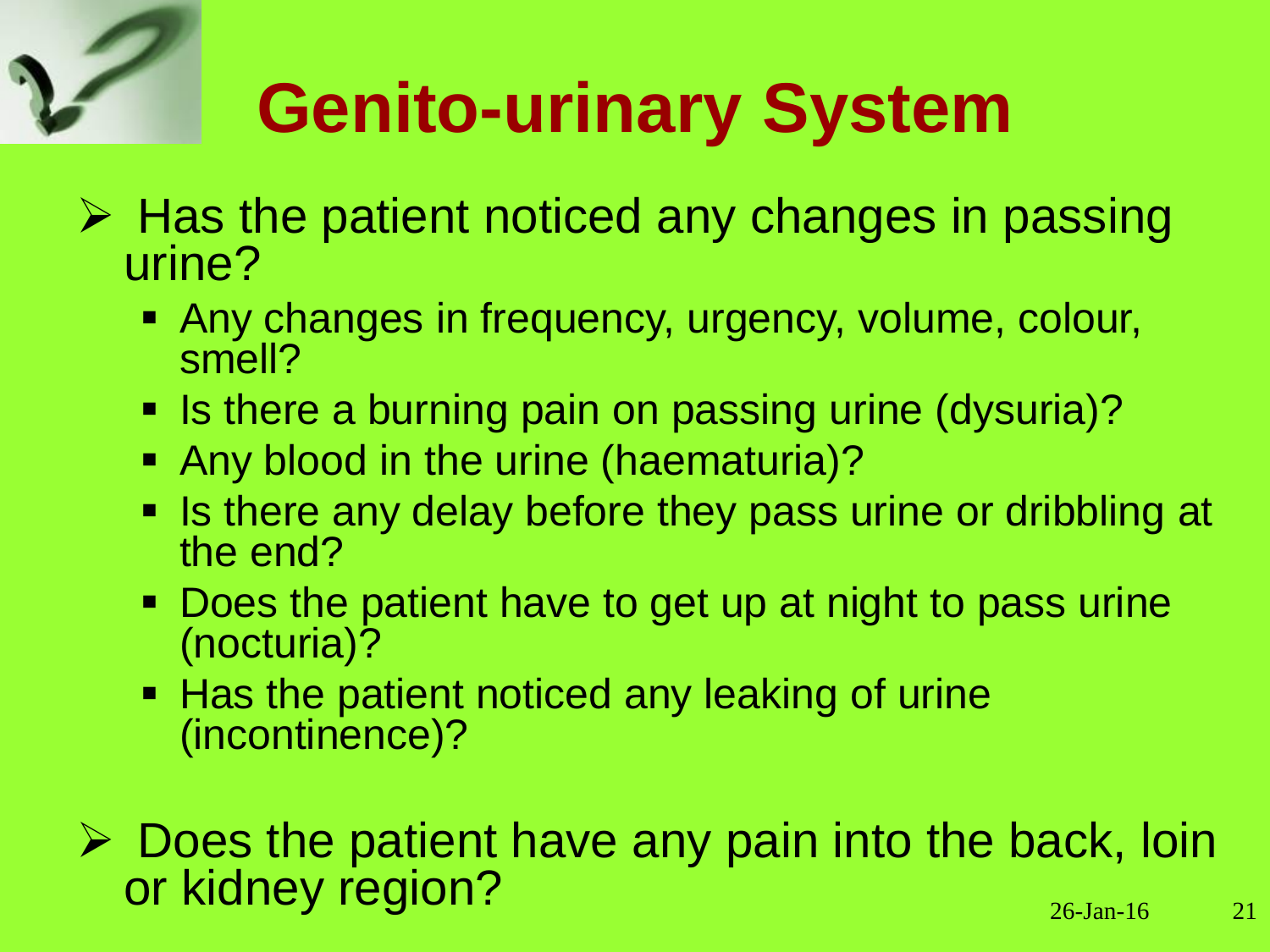

### **Genito-urinary System**

- $\triangleright$  Does the patient have any problems with their sex life?
- $\triangleright$  You may want to find out if the patient is impotent or not?
- $\triangleright$  With a male patient:
	- Any lumps on your genitals, have they felt any lumps in their testes, penile discharge?
- With a female patient:
	- Have they noticed any changes in their periods?
	- **Excessive bleeding or pain, duration, frequency?**
	- Any vaginal bleeding between periods, after sex or menopause?
	- Any pregnancies how many terminations or miscarriages?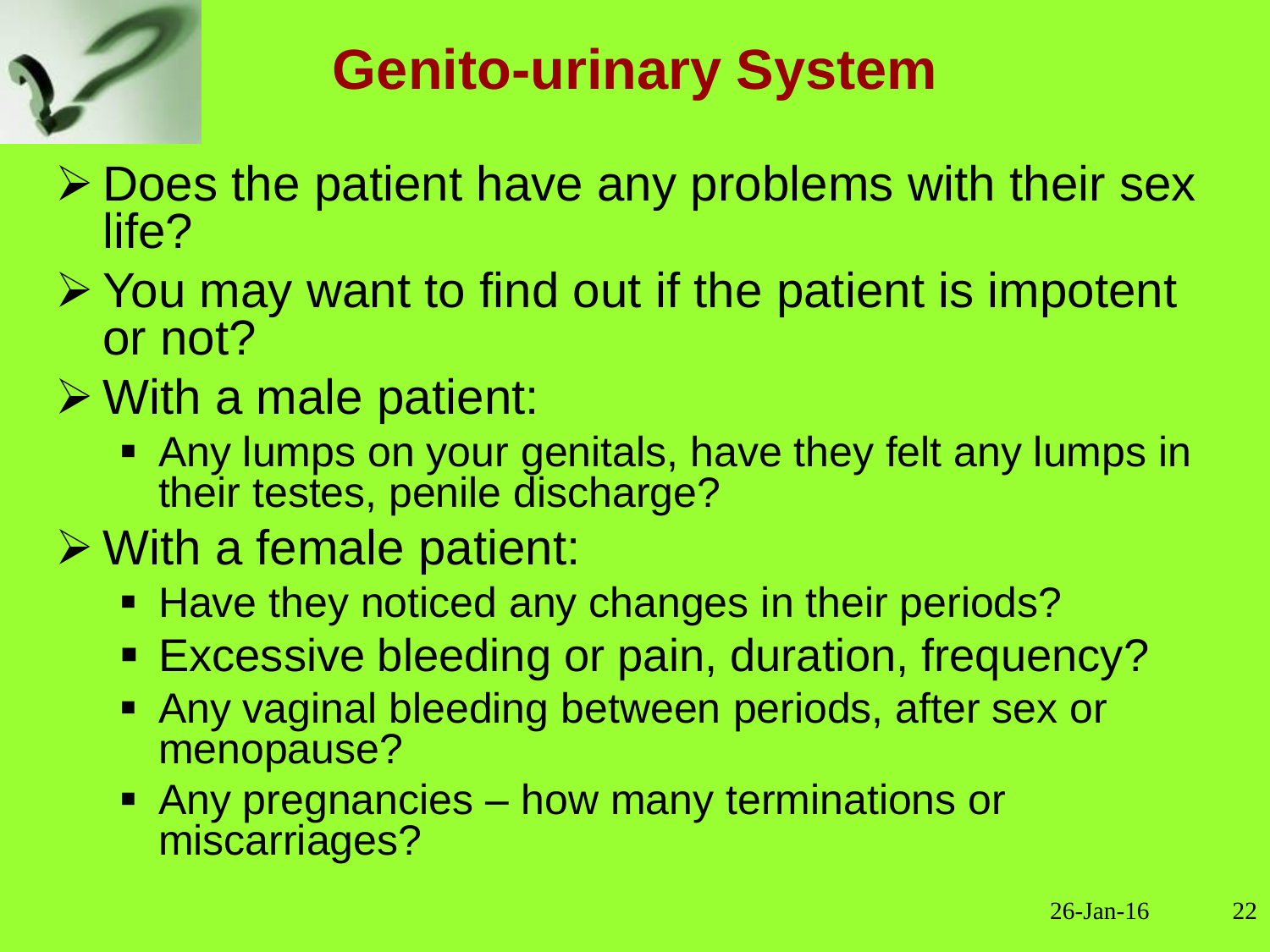### **Musculoskeletal System**

- $\triangleright$  Is their mobility, work or exercise activities limited due to a problem with their limbs, joints, bones or muscles?
- $\triangleright$  Does the patient have joint pain? If so then explore its nature
- $\triangleright$  Has the patient noticed any muscle pain, cramps, weakness?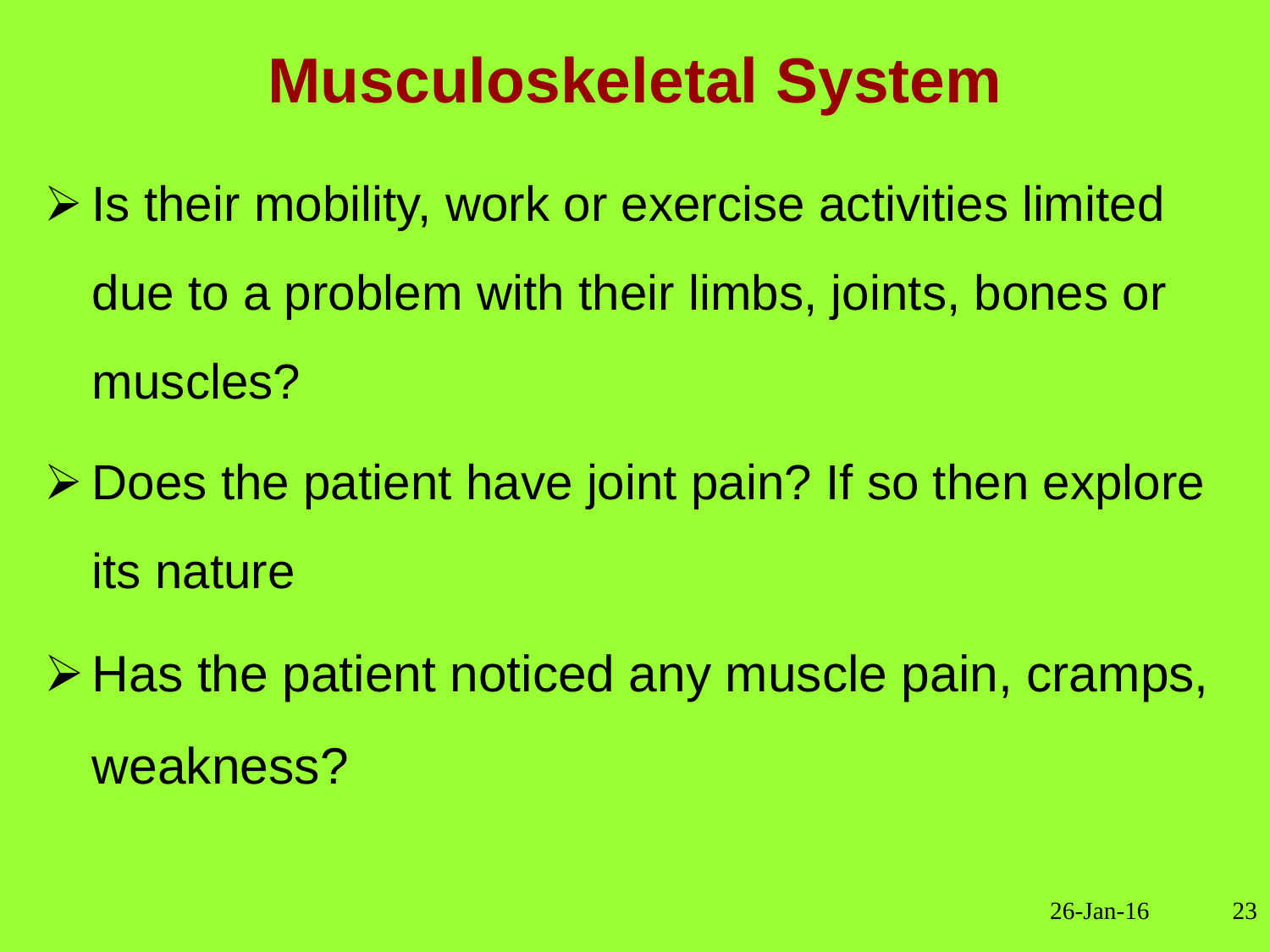### **Musculoskeletal System**

- **≻ Does the patient have back or neck pain?**
- $\triangleright$  Has the patient had any recent skin rashes, dry eyes or mouth?
- Enquire about any history of injuries and fractures including sports, during work or from road traffic accidents.
- $\triangleright$  Do they have any joint or limb deformities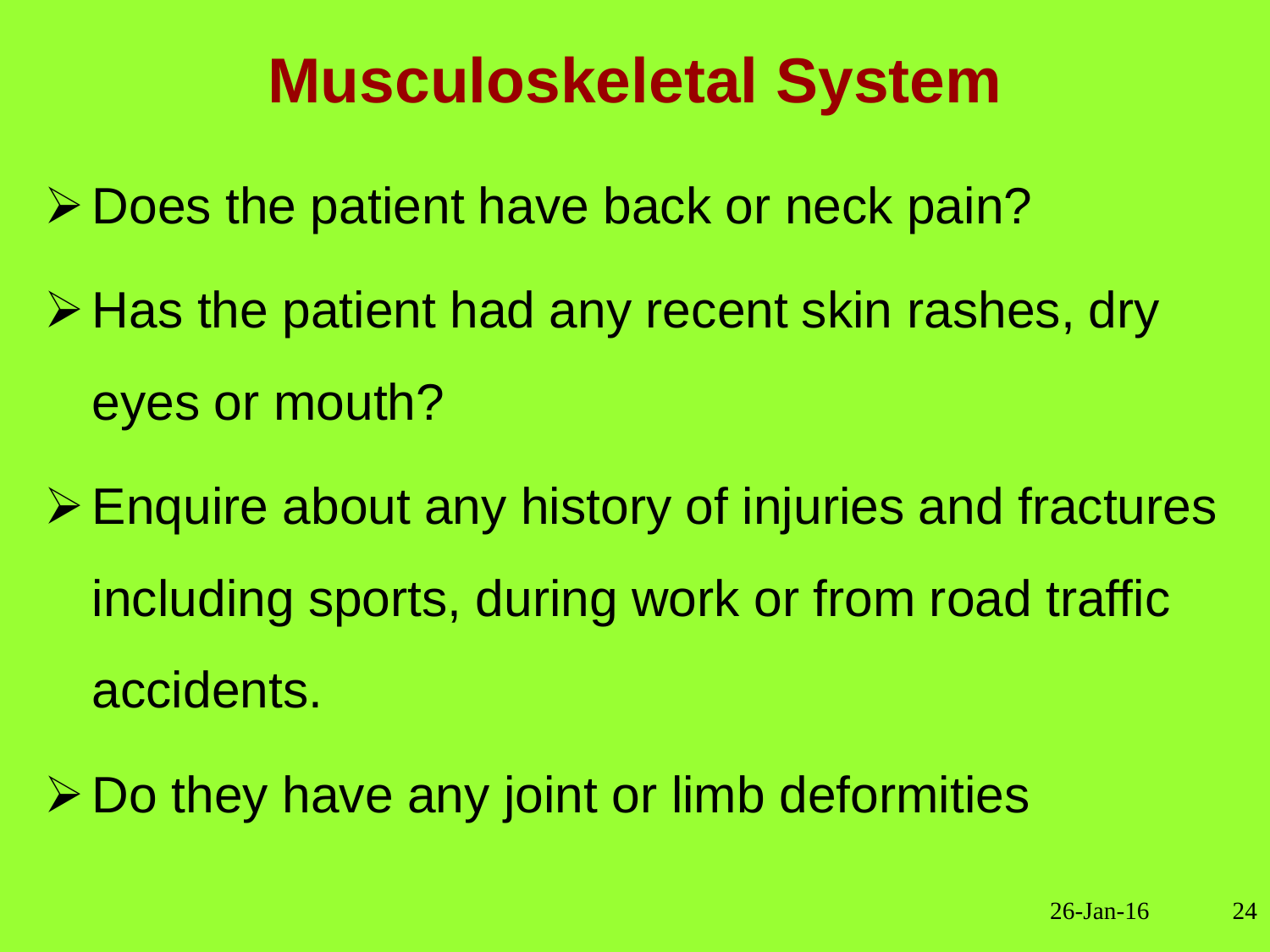### **PERSONAL AND SOCIAL HISTORY**

#### **Ask about:**

- $\triangleright$  Home setting
- $\triangleright$  Occupation
- $\triangleright$  Daily patterns
- $\triangleright$  Sports, recreational and hobby activities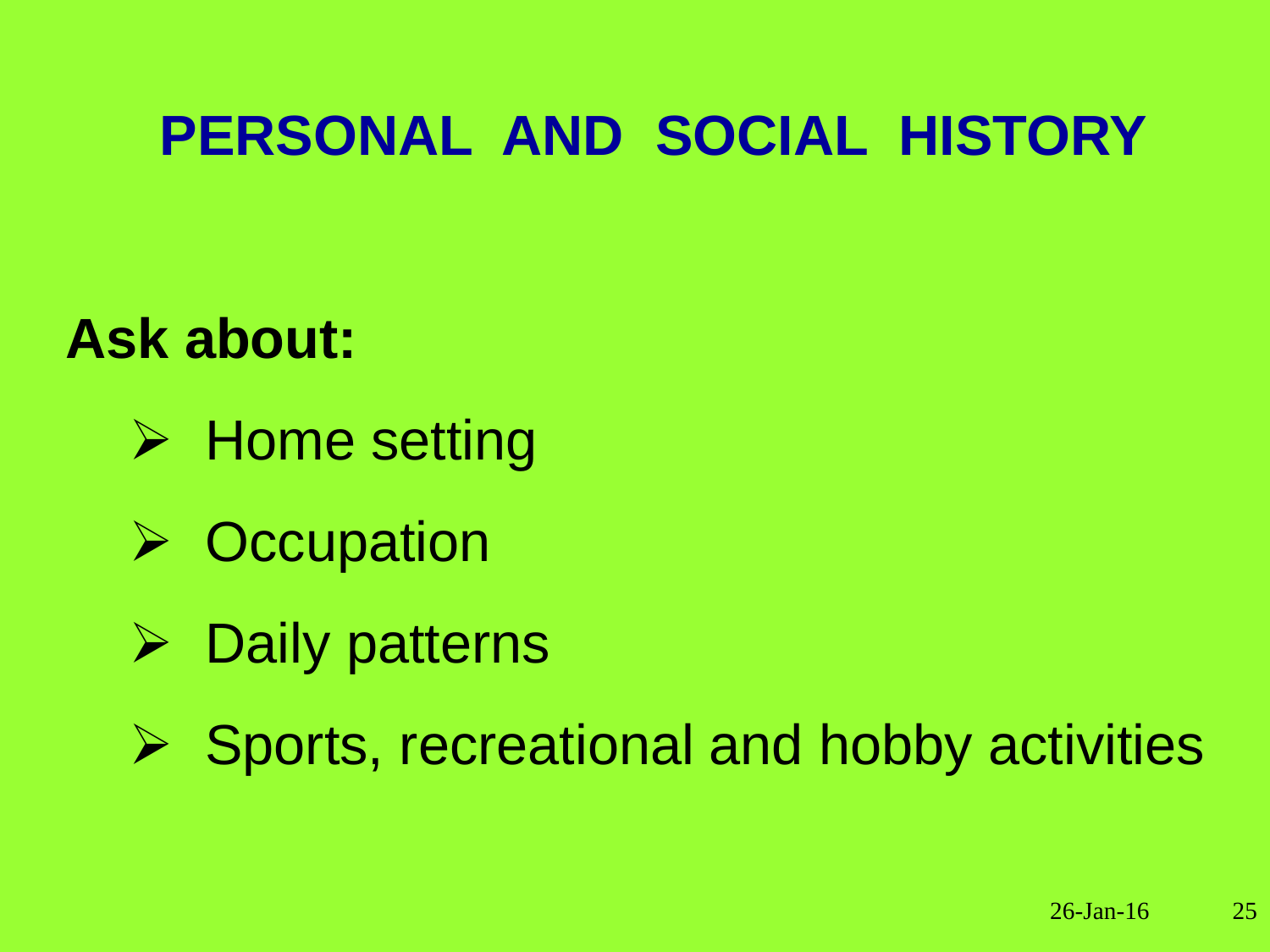### **FAMILY HISTORY**

- $\triangleright$  Parents age, state of health or causes of death
- $\triangleright$  Any hereditary diseases
- $\triangleright$  Infectious diseases in the family, and
- $\triangleright$  Any particular conditions that tend to run in ethnic groups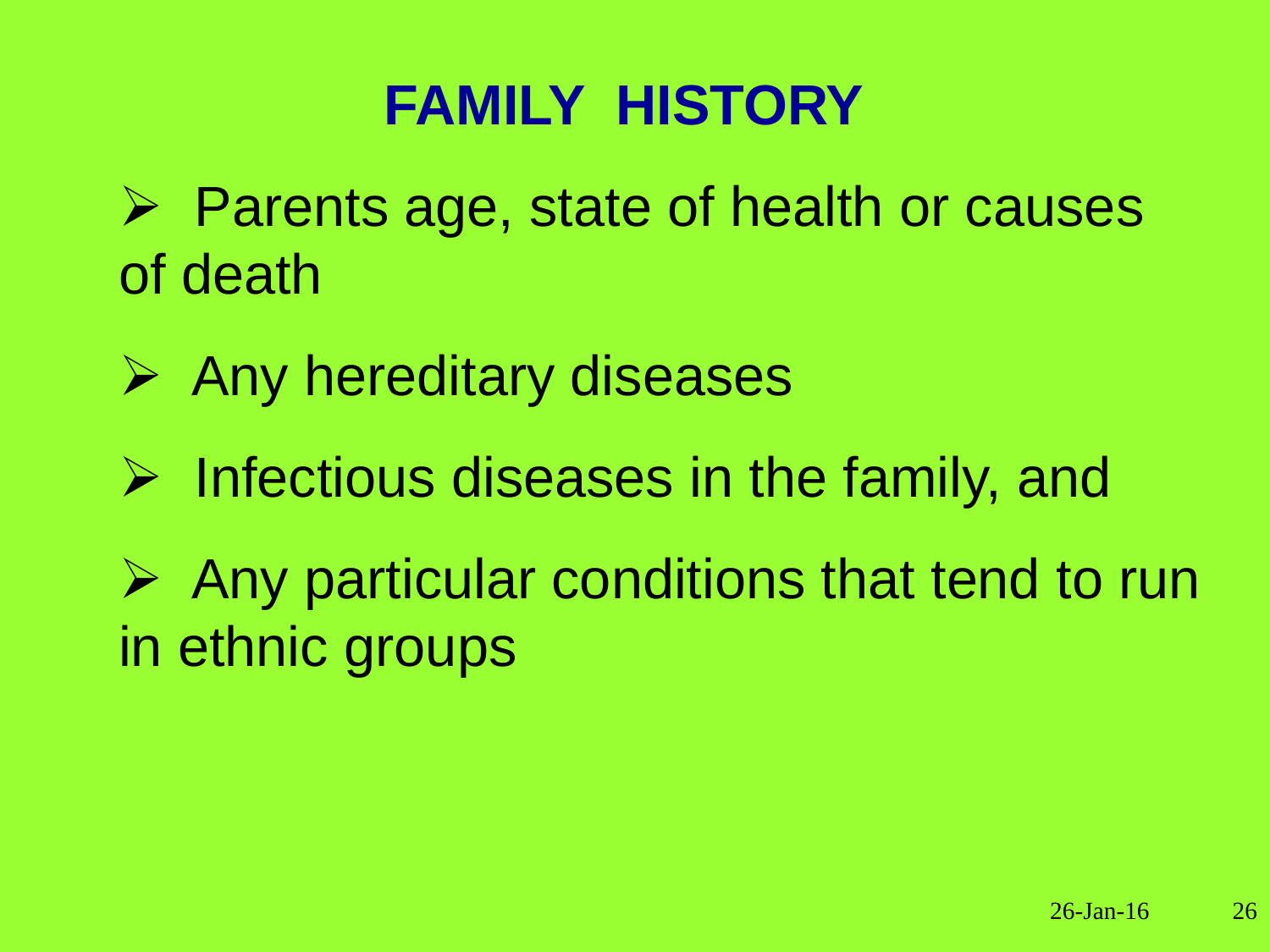### **DRUG HISTORY**

 Current drugs, dosages, any recent changes and regularity

- $\triangleright$  Previous long term medications
- $\triangleright$  Allergies, sensitivities and if they suffered any adverse effects
- $\triangleright$  Non prescribed medicines
- $\triangleright$  Nutritional supplements
- ▶ Complementary therapies and medicines, and

 $\triangleright$  Whether they have taken any prohibited substances